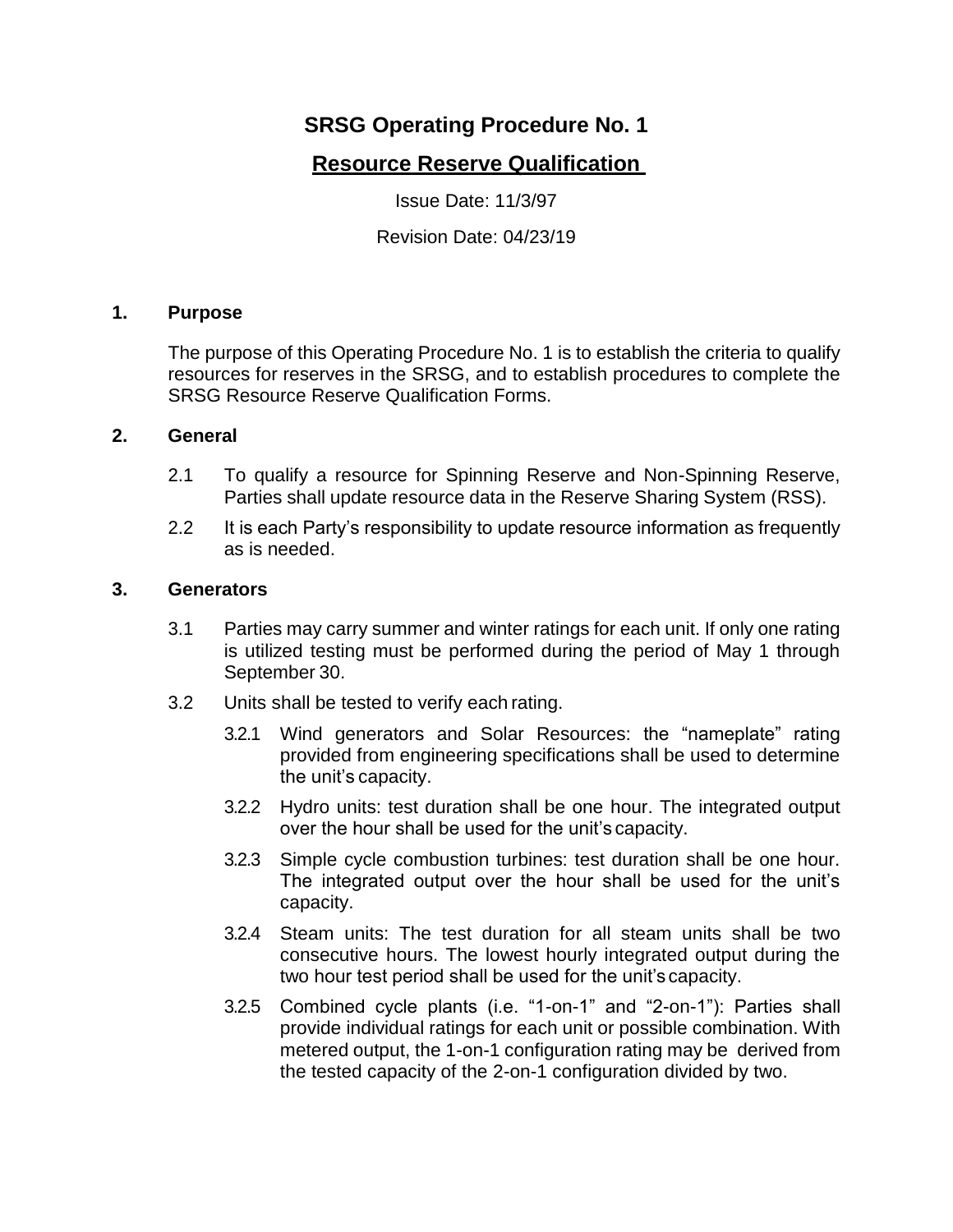- 3.2.6 Quick-start combustion turbines: shall be tested to verify the ability of the unit to come on-line and serve demand within tenminutes.
- 3.2.7 Battery Energy Storage System: The test duration shall be for one hour. The integrated output over the hour shall be used for the unit's capacity. The battery is a synchronized fast ramping unit.
- 3.2.8 Ramp rates: shall be tested to determine the amount of unloaded generation which can serve demand within ten minutes
- 3.2.9 One-minute ramp rate results shall be represented as total capability derived over 10 minutes divided by 10.

3.2.10 All tests expire after two years.

- 3.3 Parties shall keep Historian data as proof of resource output capability however, EMS data is acceptable. Parties shall make documentation supporting the current rating and ramp rate available for review by the Operating Committee.
- 3.4 Parties shall keep test documentation for a period of two years or until a subsequent test has been performed.
- 3.5 Testing/reporting for a joint owned unit (JOU) shall be performed by the operating agent of the unit. If the JOU operating agent is not a Party, it shall be the responsibility of the Party claiming such JOU to obtain appropriate testing/reporting information from the JOU operating agent.
- 3.6 Parties shall not claim contingency reserves on units whose test dates have expired. Units with expired ramp tests shall be considered to have a ramp rate of zero. Full capability of a generator may be restored after another test is performed and new data has been submitted via the RSS and approved by the Administrator.

## **4. Interruptible Load/Exports**

To qualify a resource as an interruptible load/export it must meet the following criteria:

- 4.1 Load must be capable of being removed from the system within ten minutes.
- 4.2 Limits on frequency or duration of interruptions must be known. Once limits have been met, this load cannot be claimed for reserves.
- 4.3 Load may be interrupted via notification by phone or switch.
- 4.4 The customer cannot override interruption.
- 4.5 Load does not have to be on a separate circuit.
- 4.6 Interruptible load must be a continuously knownquantity.
- 4.7 Demand response products used as non-spinning reserve shall be counted as follows:
	- 4.7.1 Untested products: 50% of the estimated MW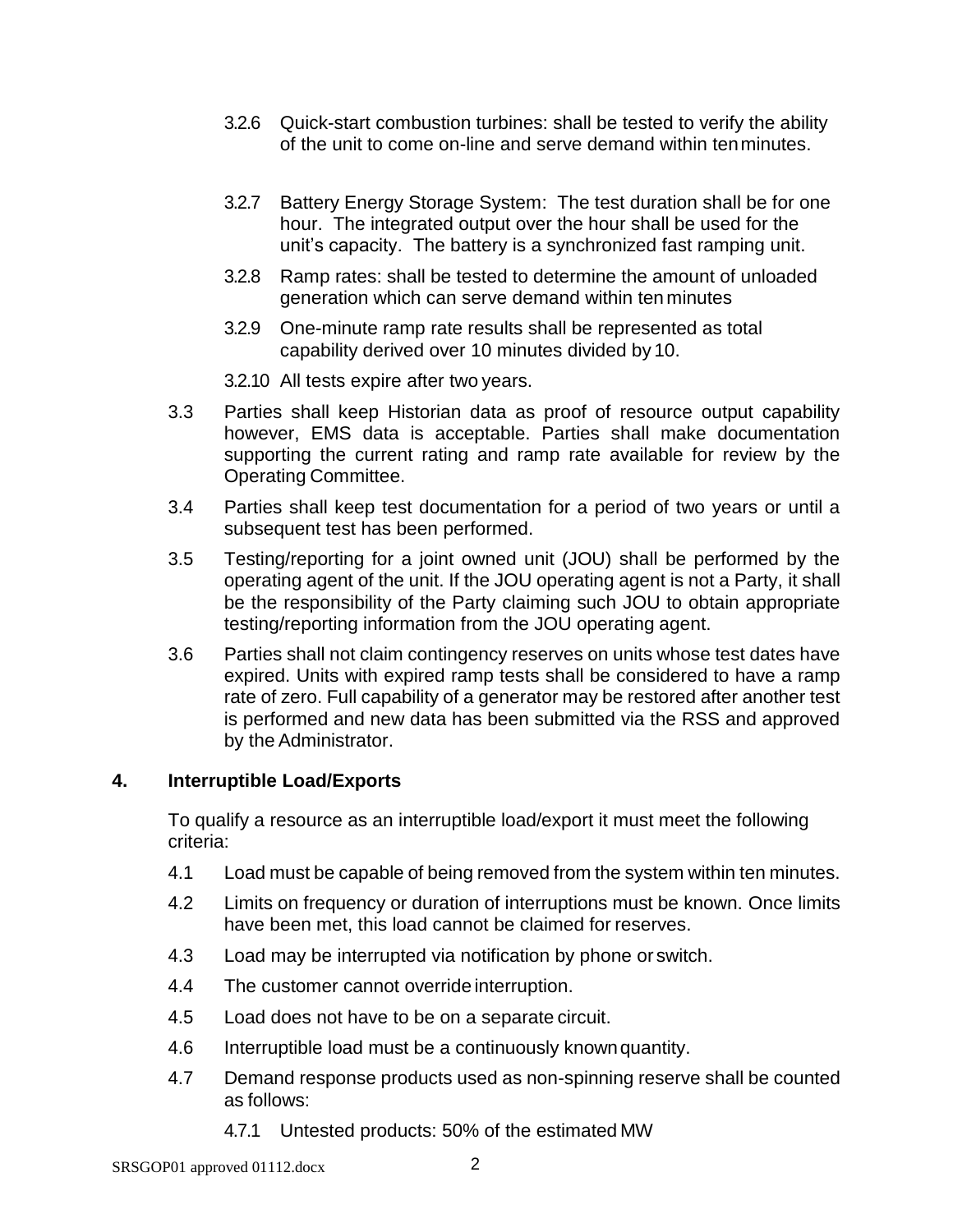### 4.7.2 Tested products: 75% of the latest tested MWavailability

#### **5. Firm, On-Demand, and Contingent Purchases**

Firm, on-demand, and contingent purchases towards reserves shall meet the following criteria:

- 5.1 Unit Contingent purchases must have the specific owner's (or JOU owners') generator(s) identified and must be at least three consecutive months in length.
- 5.2 Contractual ramp rate must be known.
- 5.3 Parties shall have sufficient transmission to support the activation of such purchases to the load center. This includes Spinning Reserve purchases.

#### **6.** Resource Reserve Qualification Instructions

Each Party shall provide the following information in the RSS to qualify a resource for carrying reserves.

- 6.1 Generators. Click the New Generator button and enter the following information, as appropriate.
	- 6.1.1 Operator: Enter your company name or acronym.
	- 6.1.2 Effective Date.
	- 6.1.3 Termination Date.
	- 6.1.4 Resource NAME AND NUMBER: Enter the name and number (if applicable) of the generating unit being reported.
	- 6.1.5 JOU: Enter "Y" if the generating unit is a joint owned unit and "N" if unit is wholly owned by reporting member. The operating agent of a joint owned unit is responsible for performing and maintaining testing information on each unit. All joint owned unit participants are to report only their respective capability of the unit on Form A.
	- 6.1.6 Generator TYPE: Select the appropriate type from the drop-down menu.
	- 6.1.7 GOVERNOR Status: Select "Active" if the unit has an active governor or "Inactive" if the unit does not have a governor. If the governor is blocked select "Open".
	- 6.1.8 MW: Enter tested value and test date.
	- 6.1.9 RAMP RATE: Enter the ramp rate of the unit in MW/min and test date.
	- 6.1.10 CAPABILITY IN 10-MINUTES IF OFFLINE: Enter both the unit's capability to serve demand within ten minutes if the unit is off line, and the test date.
	- 6.1.11 Station Service: enter MW required